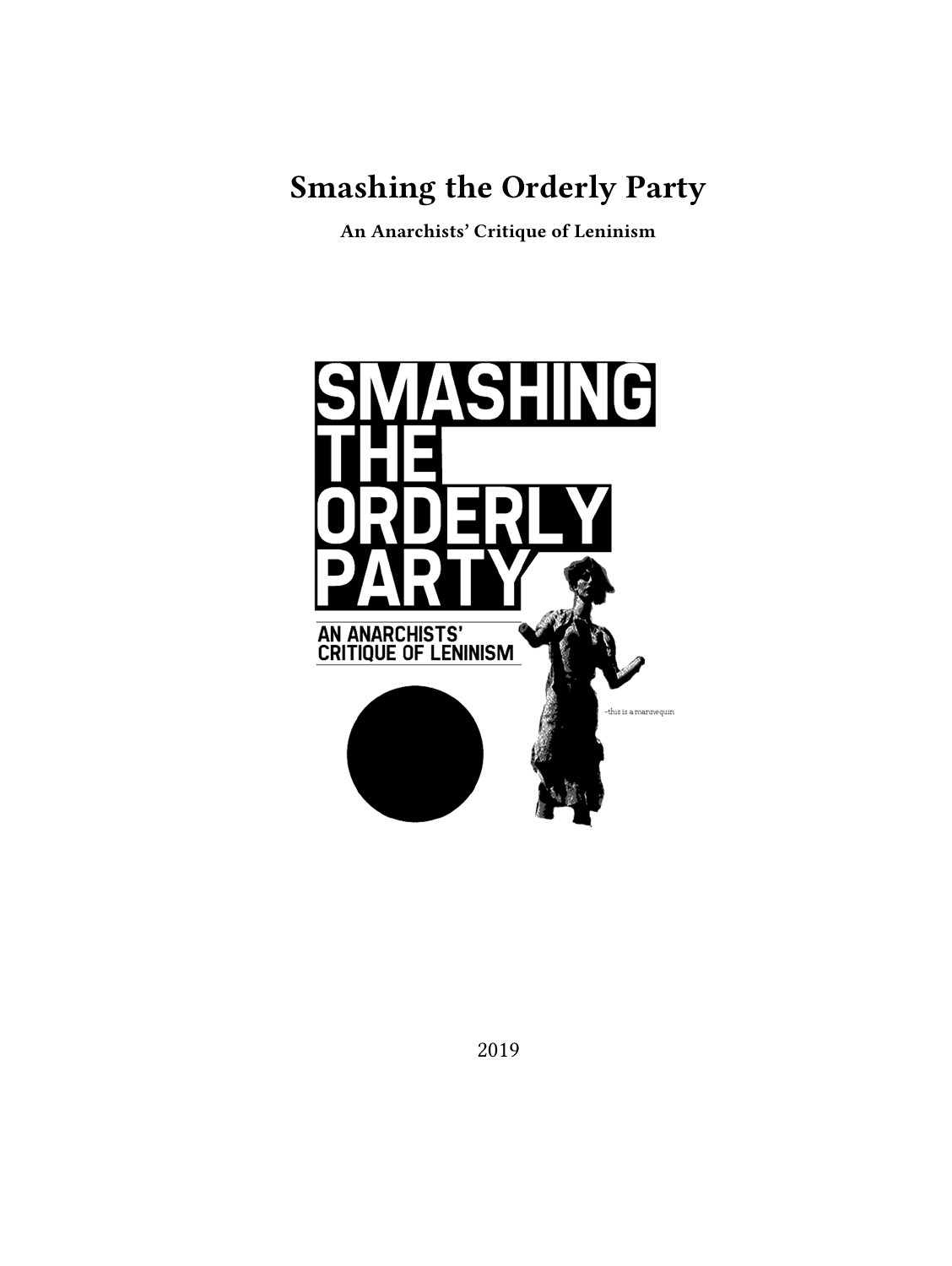# **Contents**

|                                                                                        | 3              |
|----------------------------------------------------------------------------------------|----------------|
|                                                                                        | 3              |
| Against self-victimizations anti-intellectualism among some anarchists                 | $\overline{4}$ |
| Lenin as a historical figure; Some notes on the concentrated spectacle and the cult of |                |
|                                                                                        | 5              |
|                                                                                        | 7              |
|                                                                                        | 8              |
| Against all authority; Critique of the vanguard strategy +More!                        | 8              |
| Cadres vs. Affinity Groups: Similarities and Differences                               | 9              |
|                                                                                        | $\mathbf Q$    |
|                                                                                        | 10             |
|                                                                                        | 10             |
|                                                                                        | 11             |
|                                                                                        | 12             |
| Socialization and the legal regime of bureaucratic capitalism                          | 12             |
|                                                                                        | 13             |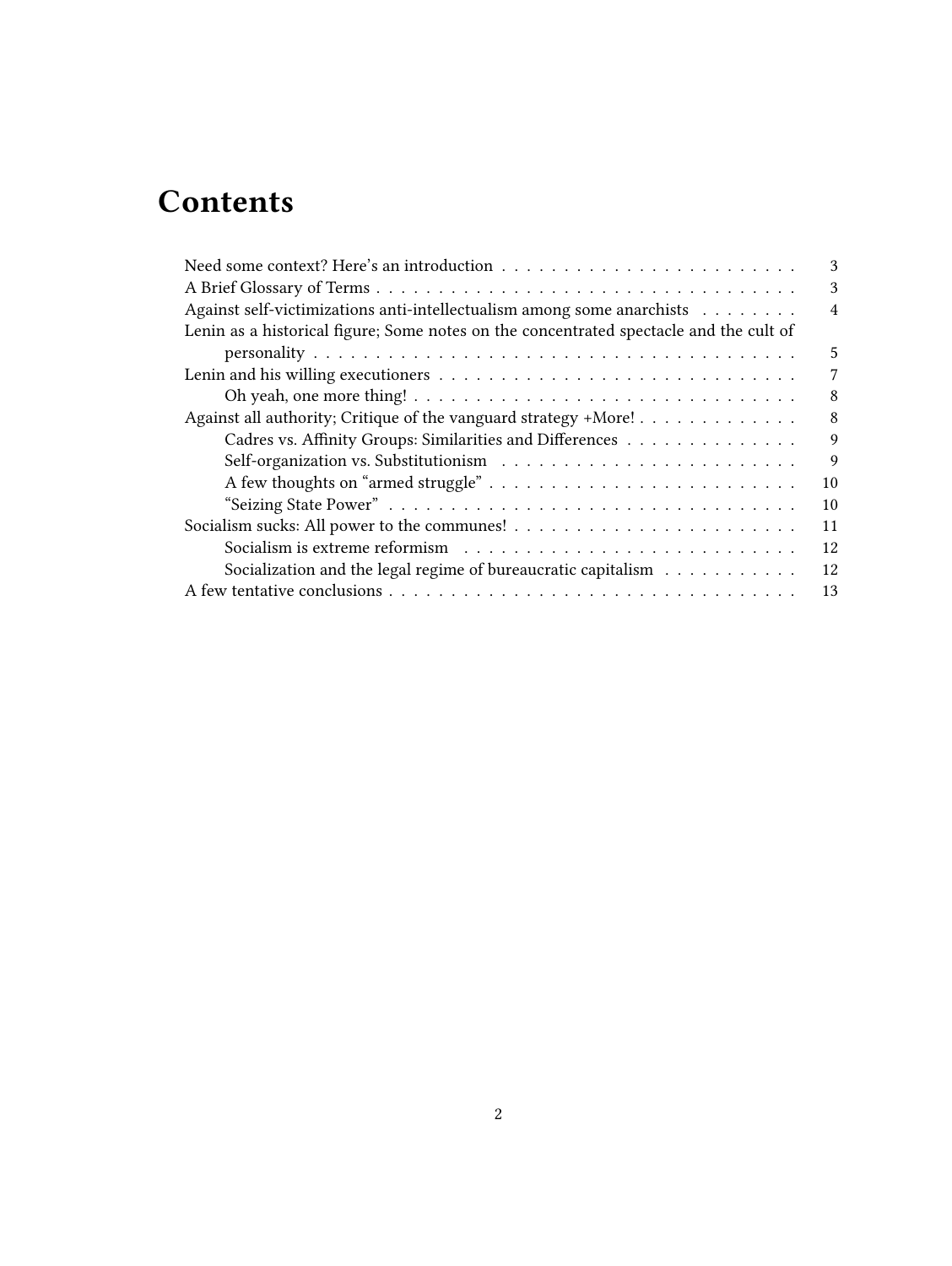# <span id="page-2-0"></span>**Need some context? Here's an introduction**

I would like to write down some thoughts regarding Leninism as a historical and theoretical position. I am writing to those who are willing to listen in hopes of refining a critique of authoritarian socialism. I do not have delusions that this short essay will convince anyone of something drastically outside of what they already believe or at least that is not my intention.

Recently, there has been much debate on listserv and social media sites about an upcoming "Bash Lenin Pinata Party" being hosted by some local Atlanta anarchists. In response to this. Leninists and other authoritarian socialists (including Maoists from other parts of the country) have responded with vitriol, homophobic slanders, and multitudinous critiques of anarchy. "sectarianism," and "trolling." I am writing this because I believe that anarchists and anti authoritarians in other parts of the country have had similar encounters with Leninists. The responses I have seen are usually limited to poking fun or reverting to listing-off familiar historical bloodbaths of the Leninist project. I hope to bring a humble contribution to the discussion with the intention of increasing our capacity to meaningfully engage in ideological debate with the Party of Order be it Leninists, bosses, police, liberals, misogynists or anyone else who seeks to impose discipline on our bodies.

> *For a wild, uncontrollable, rebellion without object or measure. For anarchy!*

# <span id="page-2-1"></span>**A Brief Glossary of Terms**

*It is almost never the case that serious disagreements stem from simple miscommunication. With that said, I would like to avoid misunderstandings stemming from an imprecise lexicon.*

AUTHORITY: The difference between your mother or your kindergarten teacher and a police officer or party hack is that the first kind of authority undermines the basis for its own existence over time and the second kind creates the material and social relations which discipline your body and mind in a self duplicating relationship of domination or attempt to do so. When anarchists talk about "authority." we are nearly always disparaging the domination of the latter. Marxists following the Leninist tradition are often intentionally unclear about their definition of authority. bouncing back and forth between the two listed above when it is expedient for them. Some Leninists even go as far as to say that they don't even know what the word authority' means. Here. I have laid bare a coherent, nuanced definition that I believe reflects the lived experiences of contemporary human reality. Note: an "Authoritarian" is simply someone who believes that authority-as-domination is necessary, desirable, or inevitable. This includes the "authority of the majority" espoused by democrats (lower-case "d").

AUTONOMY: The freedom to decide for oneself about things involving ones own body (See also: "Individual"). The limits of autonomy under capitalism are clear  $-$  it's not enough for us to simply negotiate a peace treaty with Power, we must attack! Regardless, most anarchists see autonomous self organization as an absolute prerequisite to any emancipatory project.

DISCIPLINE: It is always rewarding to accomplish a goal or to overcome an obstacle in one's life. More often than not, this requires patience and dedication or some would say, discipline. There is obviously nothing wrong with this undertaking. When I talk about "discipline" in this piece. I am referring to the historical, social, and institutional use of force, guilt, and coercion to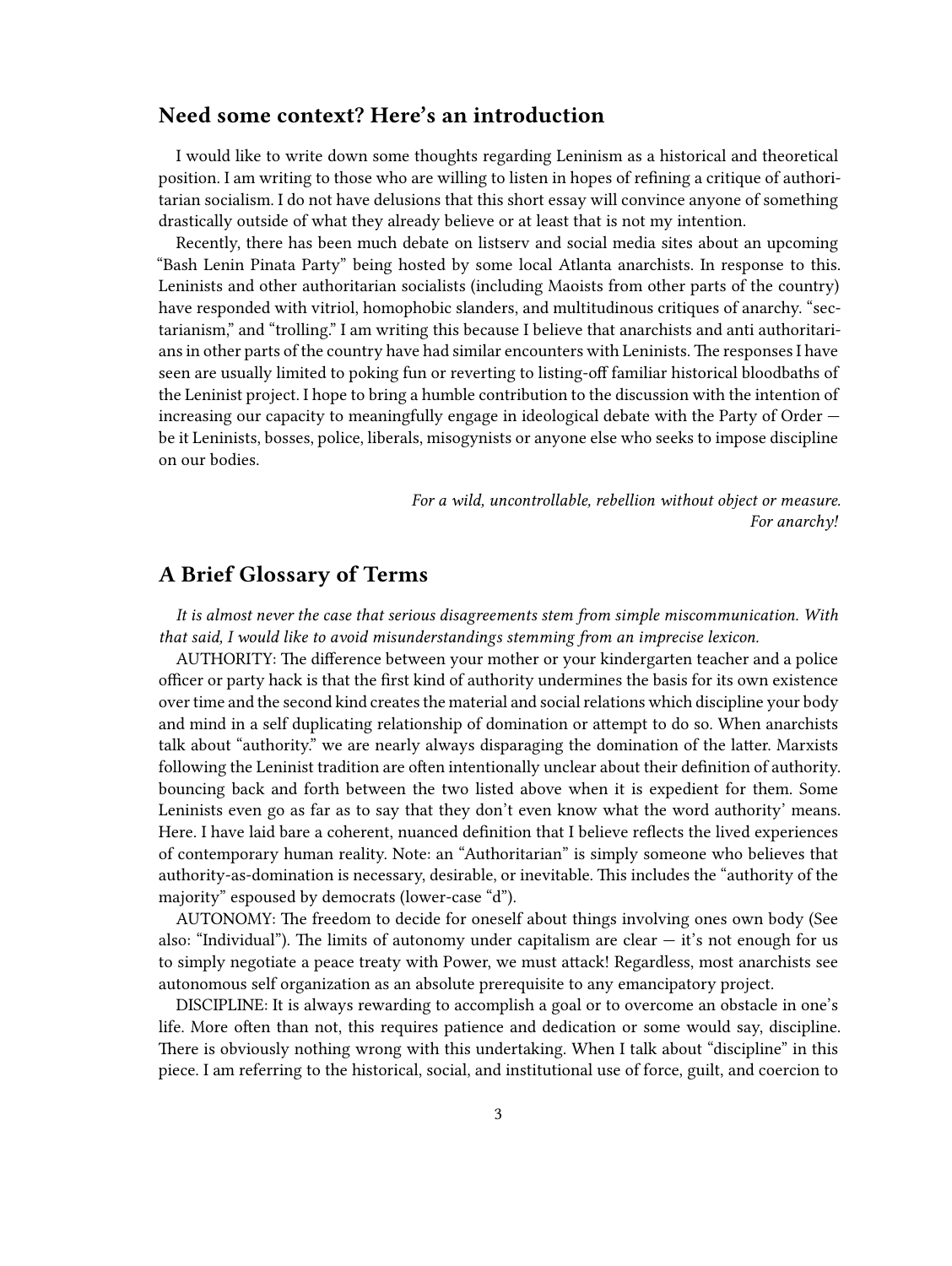conform human behavior to existing social morals or expectations while subsequently pathologizing or imprisoning all behaviors or biologies that do not fit the values of the social order. For anarchists, the problem of prisons, asylums. and courts is not only a problem of administration but of the entire world order attached to their development and application.

INDIVIDUAL: Throughout the text. I may refer to the social category of the "individual." In liberal Enlightenment philosophy. The individual was a free roaming monad who entered equally into voluntary contract with other free persons and developed mechanisms of ensuring security. even at the expense of autonomy and freedom. In anarchist philosophy. as in the Marxist tradition, "individuals" do not truly exist outside of the context they are socialized in. Many anarchists are avid readers of the Postmodern and Poststructuralist marxists (ie. Critical Theory, Autonomia, "post-68" literature, etc.) who offer accurate and meaningful critiques of the metaphysical "individual" described in classical liberal thought. However, it is important to account for the real subjective experience of memory and the body as continuous nodes of interaction with other persons, places, and systems over time (meaning that all people experience themselves as singular organs of sense experience in space-time). The individual is a being in the world who experiences itself in a limited social context and who shapes its destiny in an ongoing creative process, one way or another.

THE STATE: For Marxists, the State is a centralized tool of class oppression. For Marx, the State is simply a compulsory apparatus for maintaining class distinctions. It is never really defined too strictly, which benefits anyone who wants to be in power. A useful definition of the State is either a body which maintains a monopoly on the legitimate use of force or a body which maintains a monopoly on legitimate decision making. The economist definition of a State put forward by Marxists doesn't really tell us anything about how states have worked. Instead, it simply locates the State in its role in a market. It is possible, however, to conceive of governing bodies which do not impose themselves as economic actors, but simply exercise disciplinary control over human bodies. Such is the domination of the concentration camp.

# <span id="page-3-0"></span>**Against self-victimizations anti-intellectualism among some anarchists**

*I am going to begin with a few thoughts on anarchists and our collective inability to meaningfully respond to the theoretical maneuvers of Leninists. I believe most of these critiques are obvious to those inside and outside of the anarchist space. Since my intention with this piece is to contribute to anarchist critique of Leninism, with my intended audience being anarchists, I feel like it may be tasteful to begin with some humble self-criticism.*

It has been my experience that many anarchists have regularly and compulsively presented themselves as victims of a global historical conspiracy. By and large, the anarchist space rejects the logic of submission and victimization often expressed by liberals and activists on the Left. We prefer to see ourselves as active partisans in a social clash waged inside of societies or between worlds. It is surprising, then, that anarchists would be so reluctant to critically analyze the historical failures of anarchism. Of course, we have faced off tyrants, capitalists, and political opportunists of the Left: we have fought wars against fascism: we have made ourselves the enemies of rapists and homophobes. In short: we have declared war on the Existent and find ourselves with few comrades. Because of this, we stand against tremendous odds. However, an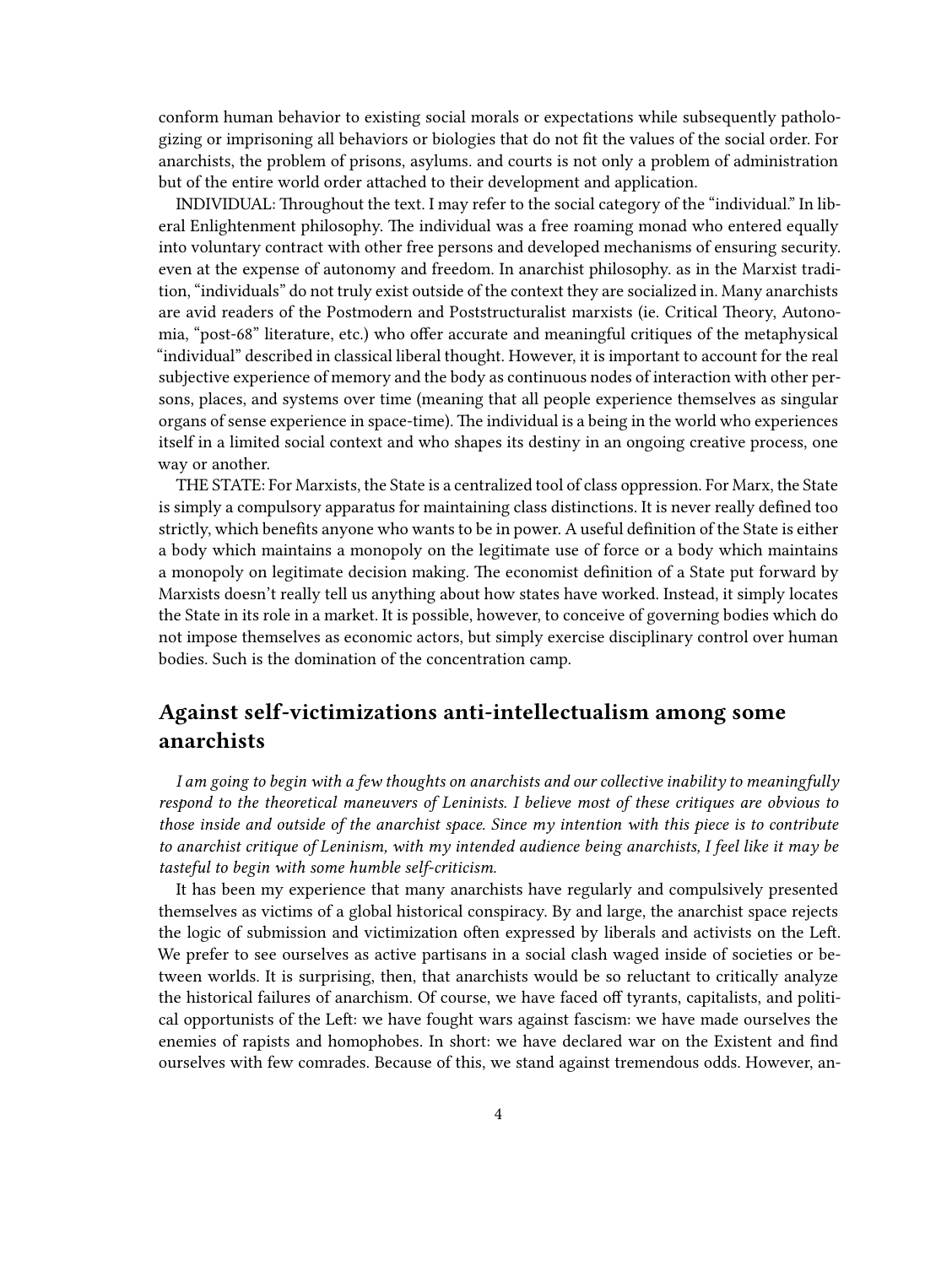archists have not simply failed because of outside forces. If this is the case, we must analyze the significance of this reality and develop holistic strategies for defense. It is not enough to be the purest ideology in the marketplace of ideas.

In the last two decades, anarchists and others have written countless essays and pamphlets critiquing the Spanish Civil War and the Paris Commune, as well as other mis-steps within the anarchist current. Still, many anarchists are unfamiliar with these critiques or have not developed their own theory regarding the events.

This brings me to my next point anti-intellectualism in the anarchist space. This is a problem that has influenced nearly every human grouping since the dawn of symbolic thought. I don't care about most of those groups  $-1$  want to talk to anarchists for a moment longer.

It seems that Marxism, as an essentially idealist philosophy from the Hegelian tradition (despite all claims to the contrary), has primarily produced an endless cast of academics, intellectuals, published authors, professors and other paid thinkers. On the other hand, anarchism has developed primarily as an evolving *practice of revolt*. The existential differences between Marxism and anarchism are not by chance and are not without consequence. In light of these differences, and perhaps in a sense of arrogance or even resentment, anarchists have not often meaningfully engaged with theoretical texts. Worse, many anarchists have avoided useful insight published by those pushing hardest at the barricades! Explicitly anarchist independent distribution networks of all sizes exist internationally, and that is beautiful. There are anarchist study groups and publishers. Still, the role of engaging with strategic or tactical considerations, let alone theoretical engagements, has been somewhat specialized in the anarchist space. This is unacceptable. We must develop a culture of praxis in the anarchist space  $-$  not so that we can abstractly bloviate on panels or in the university, but so that we can effectively spread social rebellion and disorder!

In recent years, the problem of anti-intellectualism has become less and less relevant. The crisis has given rise to several waves of anarchist activity all over the country — particularly on the west coast. In the current climate, even more so after the spontaneous developments of the #Occupy movement, anarchist networks have sprung up where they were previously lacking, including here in Atlanta. This is a perfect opportunity for many to begin with a proper footing

*TL;DR quit whining, read a book, think for yourself & let's kick ass.*

# <span id="page-4-0"></span>**Lenin as a historical figure; Some notes on the concentrated spectacle and the cult of personality**

And since commodity production is less developed under bureaucratic capitalism, it too takes on a concentrated form: the commodity the bureaucracy appropriates is the total social labor, and what it sells back to the society is that society's wholesale survival. The dictatorship of the bureaucratic economy cannot leave the exploited masses any significant margin of choice because it has had to make all the choices itself, and any choice made independently of it, whether regarding food or music or anything else, thus amounts to a declaration of war against it. This dictatorship must be enforced by permanent violence. Its spectacle imposes an image of the good which subsumes everything that officially exists, an image which is usually concentrated in a single individual, the guarantor of the system's totalitarian cohesion.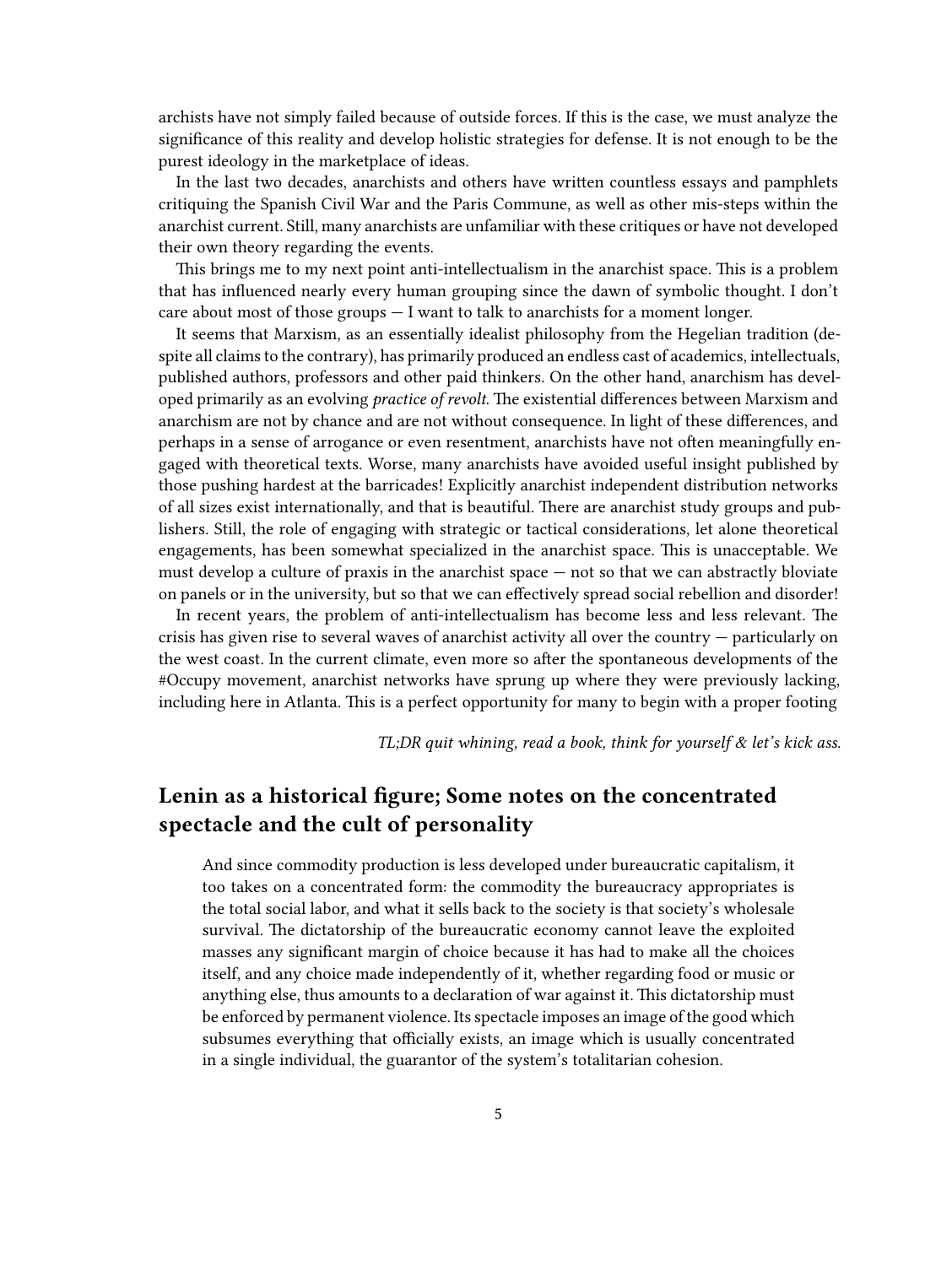—The Society of the Spectacle, Thesis 64

*Lenin, Stalin, Mao, Che, Kim Jung Il, Pol Pot…*

Many people associate Leninism, or even Marxism generally, with the type of totalitarian cult of personalities surrounding the leaders of nearly every "successful" socialist regime. Leninists typically respond that sure, cults of personality exemplify an obvious cultural shortcoming in the nation-states in question, but the leaders themselves usually did their best to actively combat obsession. According to the Leninists, critiques that reference the pattern of cults of personality lack a historical materialist understanding of the conditions surrounding the culture. Thus, the beloved leader's hands are washed off the cult surrounding them. Although some such critiques are obvious results of American propaganda, there is still a clear issue of obsession over leadership within the Leninist tradition  $-$  and not every critique can or should be reduced to its "McCarthyist" or "rightist" origins.

Socialism seeks to radically reform the legal regime of property (more on this later). A part of this process involves what leftists, including some anarchists. call "seizing the means of production."

By this. Leninists mean something like "universal nationalization of wealth" or "socialization of all resources and industries." I could say this another way  $-$  I could call this "concentrating the power to distribute goods and food into the hands of a small group of people."

It is simply intellectually lazy to critique cults of personalities without addressing the material conditions out of which they developed Marxists should be very familiar with this process.

I would argue that any regime or government that consolidates forces of production and distribution into a single apparatus (whether Party or People's Army) is only able to reproduce slavish citizens. The centralization of production holds everyone dependent, against the alternative of certain war and famine, on the central apparatus.This daily existence in bureaucratic state capitalism of the Leninist persuasion, can only reproduce itself. The citizen-worker-subject is trapped in an infinite cycle of subjectivization. Outside of this process stands only the sovereign: the patriarch who represents everything that could ever be free, the only thing that could ever meaningfully impact reality, the only individual left in a sick, dead world of work poverty, misery, and obsession. Production, distribution, trade security. Nation, and then dependence are wrapped up in a single concentrated spectacle: *the Big Brother who accounts for all of one's needs*.

Security and dinner came with Stalin's face branded on the packaging, so to speak

In this way, the Leninist strategy of "seizing state power" had to have a Stalin.

In contemporary American society, with its integrated spectacle, all of life is reduced to the consumption of competing fluid and meaningless images that only specialists can understand. Americans create and participate in their own becoming-false. They are alien in their own bodies and see themselves as reflections of images. Under bureaucratic state capitalism, however, this was not so. Since all commodity circulation was centralized, the images of those commodities were also centralized. Everything was mediated by the image of the leader who was the only real actor in the entire social factory. There is no reason to believe that this will not happen again every single time production is organized this way.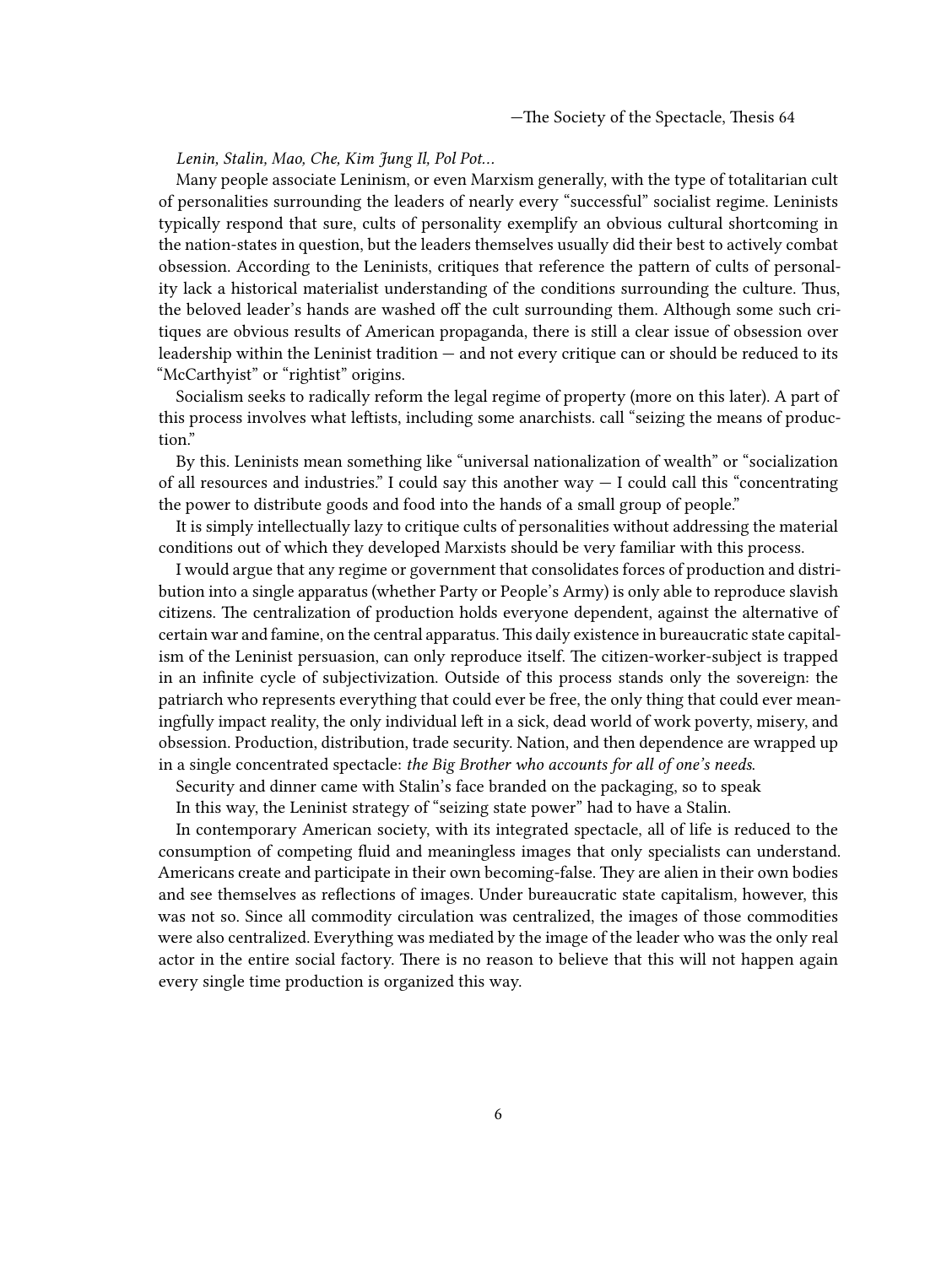### <span id="page-6-0"></span>**Lenin and his willing executioners**

*I am not going to address the famines caused by forced industrialization or forced collectivization. It must be mentioned, however, that the centralization of power destroyed the Russian ecosphere and caused millions of deaths over several decades from famine and drought. Many Leninists today still view industrialization as good and view the reluctance of the peasants/sailors to send all of their food to Moscow for War Communism and redistribution to have been "individualist." This comes, I believe, from a profound disregard in the Leninist tendency to consider environmental devastation as well as rampant authoritarianism in their tendency. I am also not going to discuss Stalin's forced labor and extermination camps because most Leninists understand that Stalin was a horrible bastard.*

I'd like to spend the least time here because I think many people are aware of the deaths dealt at the hands of Lenin and other Leninist dictators. Of note is the suppression of the Kronstadt Commune and the Ukrainian Black Army. Both of these groups helped to overthrow the Tsar and collaborated with the Bolsheviks for years leading up to their deaths. Also noteworthy is the Stalinist repression of the Spanish anarchists and the Maoist beheadings of anarchists during the Chinese Cultural Revolution.

Leninists are often frustrated when anarchists bring these things up, and for good reason. Leninists (whether as strict Marxist-Leninists or as Maoists or Trotskyists) identify with a very particular historical moment. They see themselves as reflections of these leaders. They locate themselves in the theory, behaviors, and lives of these Great Men. To question the legitimacy of this his-story calls into question how they see themselves. Although they would argue that they are not dogmatic followers of their leaders, it is yet to be illustrated that they wouldn't follow similar orders to maim and kill political opponents if they were made today. After all, there were many smart, independent, comrades who gladly persecuted political opponents under socialist governments.

When Leninists are confronted with the betrayals of the Kronstadt, don't they always justify it? "It was a historical necessity." If it's not a divine/objective necessity. like the colonization of the New World was thought to be, then it's the fault of the anarchists. Why weren't they sending grain to Moscow? Why weren't they submitting to the orders of the Bolshevik leadership? Why did they oppose class collaboration with the national bourgeoisie? These excuses mimic the justification for virtually every imperialist or totalitarian venture in history.

The most insidious justification is that it was a sad thing that had to happen. This way, modern Leninists are able to distance themselves from behaviors that they see as wise and, besides being unfortunate, completely legitimate. They can maintain airs of radicalism while preserving their loyalty and commitment to the Party-line.

The final justification they offer is some form of disassembling. They insist that "Lenin wasn't a superhero" who could just do whatever he wanted. *This is dishonest in full*. Aside from the fact that the Bolshevik party was totally hierarchical and Lenin could have literally retracted the order to murder if he wanted, it is also an inconsistent distribution of agency.

They laud Lenin for the good thing he does and divert

blame for the bad things. Furthermore, anarchists know the problem wasn't just Lenin. We are very much aware that the problem was totally structural. That is why we are against the State. People shouldn't have the authority to make decisions like that. When people are able to dominate others, they usually do. Lenin could have been anyone and that's what scares us about his followers.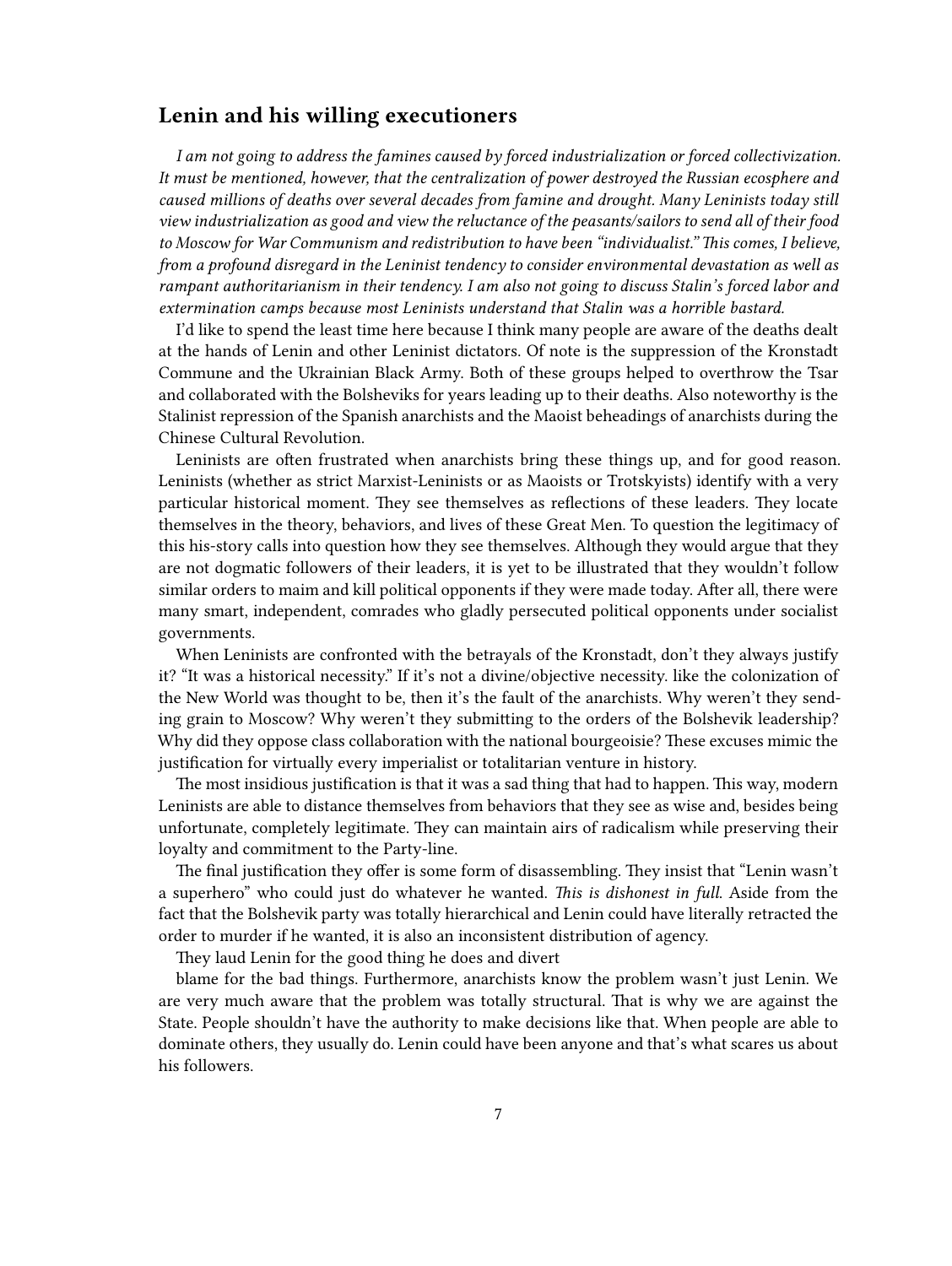#### <span id="page-7-0"></span>**Oh yeah, one more thing!**

Anarchists are not innocent activists and in none of these circumstances were they quietly trying to build up State power. Anarchists are rebels and in most of these circumstances they were actively moving forward with revolutionary maneuvers against domination. Because the Leninist Strategy of "seizing State power" involves establishing a new "revolutionary government." an equivocation is made whereby the "State" is substituted for "Revolution" and the phrase "enemy of the revolution" is subtly transformed into the Hobbesian/monarchist "enemy of the state." It is no surprise that enemies "on the right as well as the left" are opposed with tyrannical force. The State is to blame for anarchist deaths. That much is clear. This was not the oppression of legitimate citizens in an otherwise quaint society. The anarchists killed by Leninists and Maoists were casualties in a social war.

# <span id="page-7-1"></span>**Against all authority; Critique of the vanguard strategy +More!**

Hence, our task, the task of Social-Democracy, is to combat spontaneity, to divert the working-class movement…and to bring it under the wing of revolutionary Social Democracy.

— "What Is To Be Done?," "The Spontaneity of the Masses and the Consciousness of the Social-Democrats"

Perhaps the defining characteristic of Leninism as a distinct political philosophy is his revolutionary strategy developed in his text *What is To Be Done?*, published in 1901. In the text. Lenin describes the repressive conditions of the political situation in Tsarist Russia at the turn of the century and the potential vectors of revolt at that point from his perspective (which, it turns out, is "objective" and "scientific"! How lucky!). The text describes a backward feudal society completely controlled by the Tsar and his police. Surveillance is near total and any attempts at economic blockades or even passive demonstration are met by brutal repression by the royal police force. Furthermore, there was little to no revolutionary momentum or theory coming from Russia at the time, outside of the Nihilist movement

Lenin proposes that the spontaneous self-organization of the working class has as its limit "trade union consciousness" which can only negotiate conditions inside of market society and cannot develop the force necessary to overcome it. The only solution to this problem. Lenin believes, is to form secret, conspiratorial bands which will intervene in the struggle of the working class to beat back liberalism and to help develop an insurrectionary fervor. These groups, called cadres, would be federated with nuclei in the factories. Cadres would report back to the central committee of the Bolshevik Party, which would consolidate the information brought back and decide the strategic course of action at that point. When an insurrection begins, the Party will team with the advanced layers of the working class and their most revolutionary organizations and groups to "seize state power" with which to launch a "dictatorship of the proletariat."

I do not believe that I have straw-manned the position of Lenin, although it is likely that I am inaccurate about some of the details. I have not thoroughly read *What is to be Done?*, but I have read several sections and I've discussed the text with self-described Leninists many times. Furthermore, I have read online overviews and watched short introductory videos. In short. I do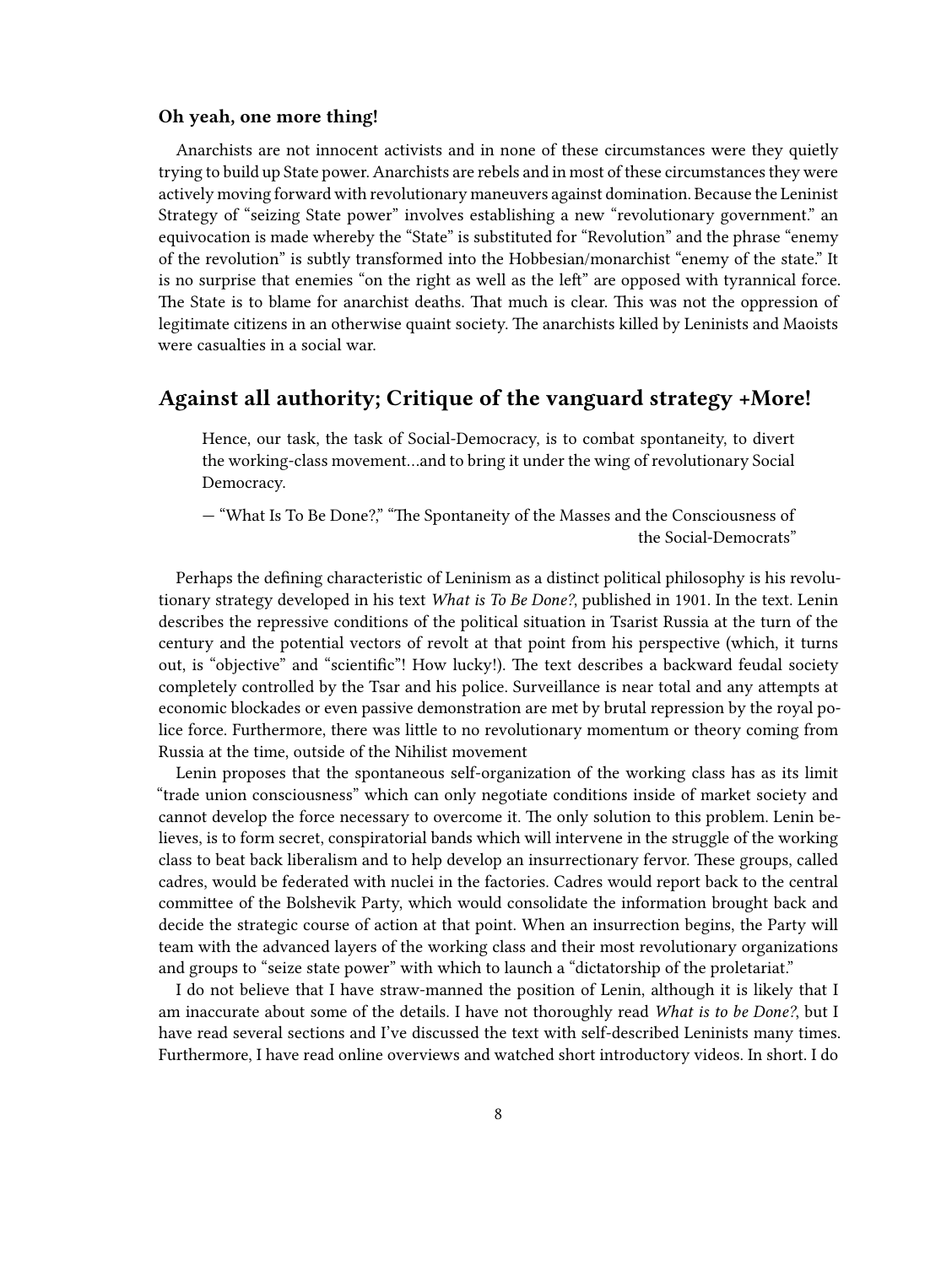not claim to be an expert — so excuse any inaccuracies. Regardless. I believe this to be the basic position Lenin holds.

Remember that the State, according to Lenin, is simply an instrument of class oppression. Thus, once it is used by the Party to obliterate class distinctions, state functions will become totally redundant. The State will 'wither away." bringing us to full Communism.

#### <span id="page-8-0"></span>**Cadres vs. Affinity Groups: Similarities and Differences**

**Cadres:** A cadre is a tight-knit group of professional revolutionaries who intervene in social movements and working class organizations according to the needs and recommendations of the larger coordinating body (i.e. the central committee). While cadres have relative autonomy because they are federated, they are not expressions of legitimate self-organization. Their membership guidelines preclude free association, while the party structure that governs them enforces ideological hegemony and conformity. Although in "democratic centralism" debate is encouraged individuals are expected to go along with the majority decision. How this is distinct from contemporary bourgeois democracy is unclear to me.

**Affinity Groups:** The affinity group is the basic unit of most anarchist organizing. especially from currents directly or indirectly influenced by Italian and North American insurrectionary anarchism. Affinity groups are essentially small, closed, informal groups of people who share a common goal, common knowledge and who have come together to directly achieve their goals. "Common goals" can be anything from "smash the windows out of the Niketown" to "make some leaflets before the march" to "hold the banner together." Affinity groups coordinate and organize themselves autonomously. They intervene however they see fit, but usually with some level of consideration for the plans of larger formations. "Common knowledge" means that each person in the affinity group has a general idea of everyone else's expectations, temperament, and how they will feel about the action they take following its execution, especially in the event of repression or failure. Affinity groups are normally between 3 and 10 people and come together only for a particular set of actions (ie. informally).

Affinity is developed through discussion and shared experience. Affinity is not short-hand for "friendship," although it is often the case that people form affinity groups with those they are closest to socially. There are certainly limits to affinity-group organizing, especially in periods of open insurrection when it may be necessary to involve upwards of 100 people in infrastructural attacks (as happened in the December 2008 uprising in Greece), but they are still the basic unit of an autonomous uprisings. Organizing by affinity allows wide sectors of the population to develop critical thinking skills, the confidence to take initiative, and higher capacity to organize and coordinate combative activity, as well as providing for each person's material and emotional needs.

#### <span id="page-8-1"></span>**Self-organization vs. Substitutionism**

Anarchist affinity groups, and affinity groups in general, are expressions of autonomous self organization. They do not seek to represent the "interests" of any group of people and they act purely according to the desires of those involved. Affinity group organizing does not seek to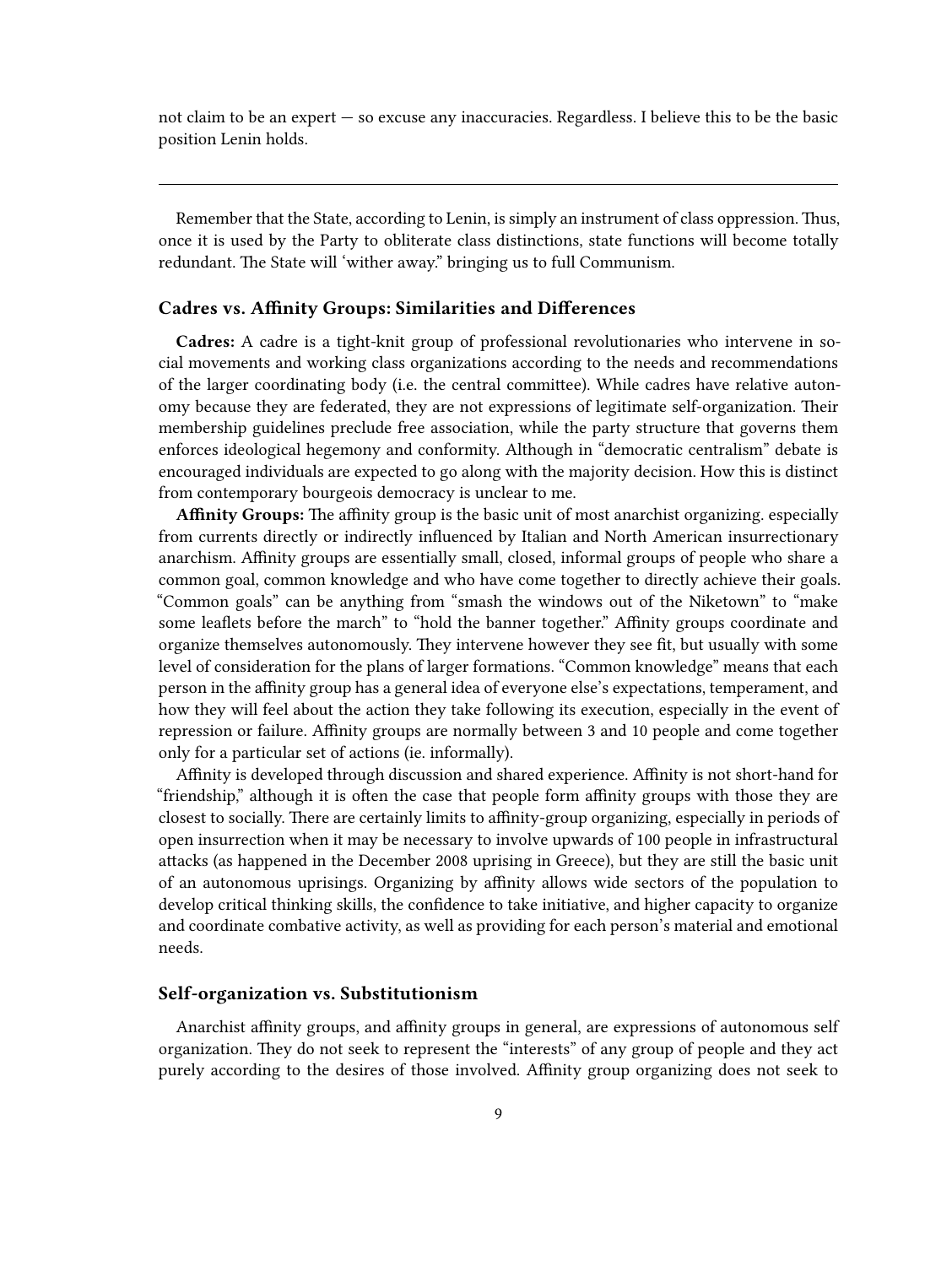over determine the field of legitimate human activity, nor does it succumb to the liberal traps of democracy or formalism. Affinity groups are formed any time groups of people come together to act. This is the type of self-organization seen in Montreal 2011, France 2005, Italy 1977, Algeria 2001, and, of course, Seattle 1999.

On the other hand, cadre organizations see themselves as the legitimate agents of a social clash. They need to control, oversee, and defend the movement against capital which, unfortunately for them, is overrun with "unconscious" masses. Cadres seek to perform a specialized task so that they can substitute themselves for the revolting people. For cadres, unruliness and ungovernability are problems that must be overcome. Cadres must build up legitimacy in working class organizations, usually without revealing themselves, so that they can exercise disproportionate influence over decisions. In this way, they are authoritarian and destructive to any liberatory project.

We could say this another way: *Anarchists, as anti-representational catalysts of destabilization and revolt, experience themselves as forms of life incompatible with all domination. The cadre sees itself as the touched-up image of a revolting populace in the theater of political life.*

### <span id="page-9-0"></span>**A few thoughts on "armed struggle"**

One particular strategy of Marxism-Leninism Maoism, especially popular in the 1970s, is the strategy of the "armed vanguard." The idea is essentially that a nuclei or cadre will arm itself, go underground, and levy armed clashes with the State. This specialized activity cannot be done by most sectors of the population and will, therefore, nurture awe and respect for the "Revolutionary Organizations."

This strategy is a strategy of substitutionism, like many Leninist projects. As has been mentioned elsewhere the force of insurrection is social, not military. The question is not quantitative, as in how much damage was done to capitalist infrastructure or how many were killed, but rather qualitative: *How deep has the practice of revolt spread in society?*

Anarchists do not seek to constitute ourselves as a counter-subject, a counter-state, which will wage war with the existing state and eventually overcome it. Anarchists seek to create a livable and endless state of exception whereby society has made itself completely unrulable.

In recent years, anarchists in some places have adopted the urban guerrilla strategy, language, and aesthetic of the Maoists. They insist they are not a vanguard, but words are not enough. Much has been written on the subject and I will not go further into it here.

Recommended reading all available on [theanarchistlibrary.org](http://theanarchistlibrary.org): "At Daggers Drawn," "Open Letter to the Anarchist Galaxy," and "Armed Joy."

#### <span id="page-9-1"></span>**"Seizing State Power"**

The State exists for its own reasons but Leninists and most Marxists make the argument that the State is simply a tool of the bourgeoisie and that its functions should be taken over by the Party to repress their political opponents. Let's be absolutely clear about what this means, because Leninists always try to avoid the facts about this situation: In order the repress the bour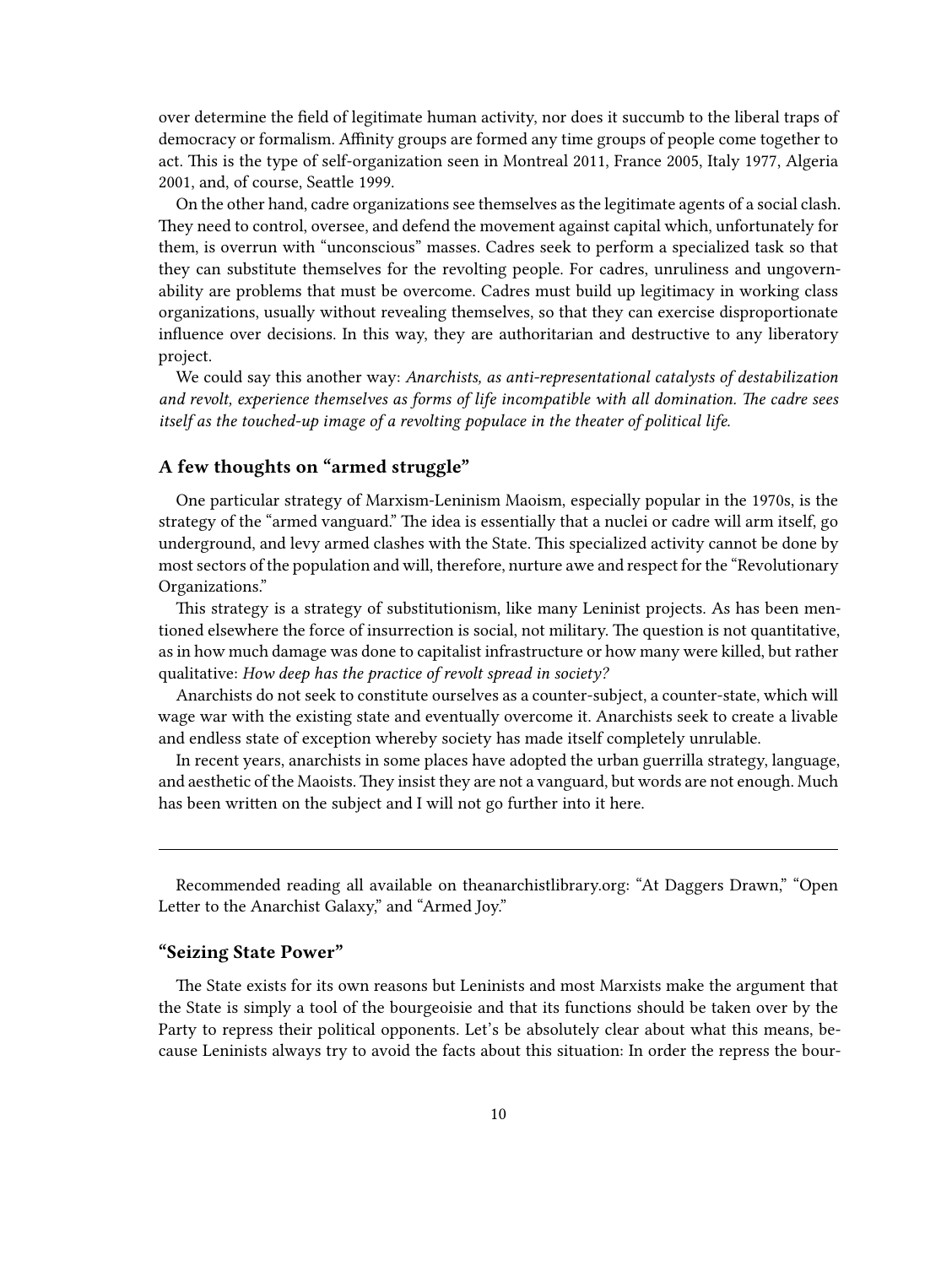geoisie or the "enemies of the revolution/state" — including anarchists and other "infantile" ultraleftists — *the Party wants to become the government*.

The "dictatorship of the proletariat" needs very specific things to exercise its control:

- 1. Police to round up perceived class enemies,
- 2. Courts to judge them in,
- 3. Prisons to hold them in, and
- 4. A centralized military to defend from outsiders.

It is common for Leninists to critique "the *capitalist* state," "*racist* police," and the "*privatized* prison system." These phrases have the appearances of radicalism. The terms "*capitalist*," "*racist*" and "*privatized*" seem to be *modifying* the nouns "state," "police," and "prison." But that couldn't be further from the truth. They are using distinct nouns. Leninists are not against the State, like anarchists are. They are against *this* state. They are not against police. They are against *these* police. They are against *these* prisons. The problem of the State, for Leninists, is an *administrative* question. In their eyes, the wrong regime holds power.

In this light we can see them for what they are: the most extreme social democrats for a drastically reformed state. The mode of this reform is revolution. That is perhaps the most profound difference between Leninists and Scandinavian-style social democrats who believe in the vote.

In any case, "seizing state power" is an obscene idea in today's world. The State is no longer the primary impetus of domination in today's Empire. To add to the directory of independent countries" only contributes to our current asphyxiation. The enemy today confronts us as a set of governing practices dispensed in a permanent state of global counter insurgency, not just as a class of dastardly expropriators. The entire project of constructing People's governments failed miserably in every single attempt. Even if it was simply the fault of outside forces, that reality is something Lenin's followers are going to have to account for.

The true contrary of the proletariat is not the bourgeoisie. It is the bourgeois world, imperialist society, of which the proletariat, let this be noted, is a notorious element, as the principal productive force and as the antagonistic political pole… To say proletariat and bourgeoisie is to remain within the bounds of the Hegelian artifice: something and something else. Why? Because the project of the proletariat, its internal being, is not to contradict the bourgeoisie, or to cut its feet from under it. This project is communism, and nothing else. That is, the abolition of any place in which something like a proletariat can be installed. The political project of the proletariat is the disappearance of the space of the placement of classes. It is the loss, for the historical something, of every index of class.

—"Theory of Worlds," pg. 7

#### <span id="page-10-0"></span>**Socialism sucks: All power to the communes!**

*A critique of Lenin can't be made in a vacuum Lenin is one of the most famous and respected socialists in the world. I'd like to take some time to shit-talk socialism as a political category and as*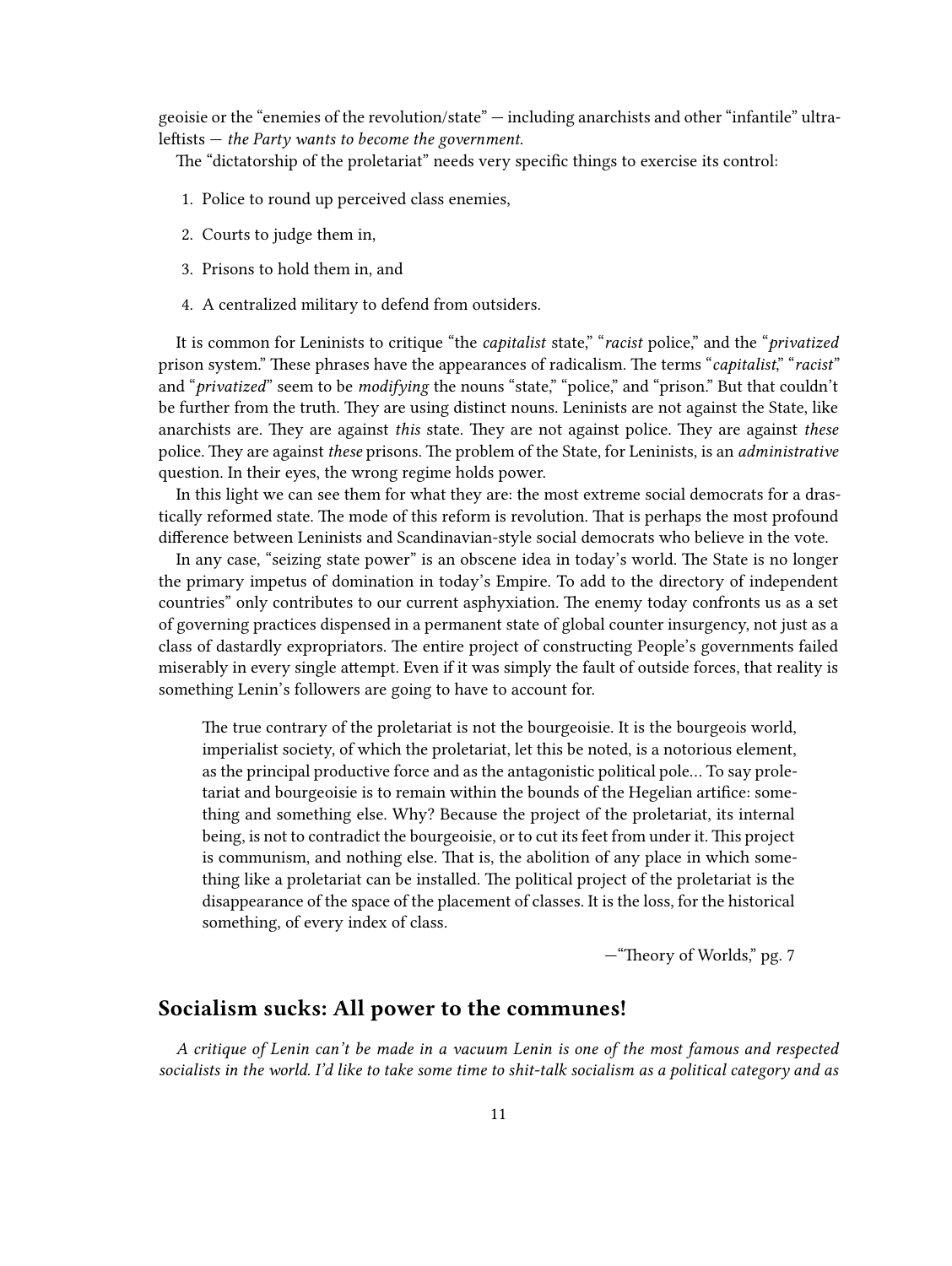*a theoretical system. I'd like to make the case that socialism is not an alternative system to capitalism at all and that its proponents are not even communists. Socialism is a system of distribution inside of a capitalist economy. Socialism preserves the labor-capital relationship and the alienation of human labor. Socialism even preserves the value-form and the general M-C-M' formula of capitalism.*

Capitalism is a set of social relations whereby wealth is extracted from human activity. The general formula for this relationship, one that is vague enough to account for many types of capitalist management and distribution, is Money-Commodity-More Money (M-C-M'). In this setup everything is subjected to the demands of the economy. It's also important to remember that capitalism developed in the terrain of many other imbalanced social relations, including patriarchy, white supremacy, and heteronormativity. I am not going to go too much into the details about capitalism here, but others have offered compelling and full analyses of the revolutionary mode of production.

#### <span id="page-11-0"></span>**Socialism is extreme reformism**

Socialism is a system of government that radically re-defines the legal regime of property (most obviously from "private" to "public"). Capitalists are no longer allowed to hold property and they are repressed for trying. The representatives inside of the Party control the property. But we know that there is a huge difference between "public property" and "no property." Under socialism, the M-C-M' equation is preserved and the capitalists are replaced with bureaucrats inside of the Party. This is a well-known critique of socialism even amongst "ordinary people."

If we are still compelled to work by factors outside of our control where we are still producing wealth and value for others to enjoy, and we still must suffer the boredom and misery of industrial metropolitan society, aren't we still living under capitalism? Socialists (including Leninists and other authoritarians) are quick to point out the standard of living of the masses of citizens in socialists countries but this begs a question: *is socialism simply a welfare state on steroids?*

#### <span id="page-11-1"></span>**Socialization and the legal regime of bureaucratic capitalism**

Capitalism as a mode of production is composed of different parts. The most obvious parts include the working humans and those who oversee the extraction of value from their behavior (these people almost always profit from that behavior, but I suppose that's not necessary). Capitalism is reproduced because people keep behaving in ways that produce value. This is, of course, a tautology. The community of capital is why there is capitalism. Everyday life under capitalism is capitalism. The only way to destroy capitalism is to destroy the value-form and all relations of exchange through the negative projects of collective self-negation and communization.

Is this a quantitative question or a qualitative one? All things indicate to me that socialism is, in fact, capitalism in its nicest possible form.

Until it can be illustrated that socialism is something other than a redistribution of wealth, it should still be considered an element of capitalist accumulation and political economy.

Furthermore, it is an apparent strategy of authoritarian politics to equivocate the meanings of the people," "the state," or "the party." These keywords are deeply coded, but they all mean the same thing: small groups of people controlling others, often by pretending to be on their side.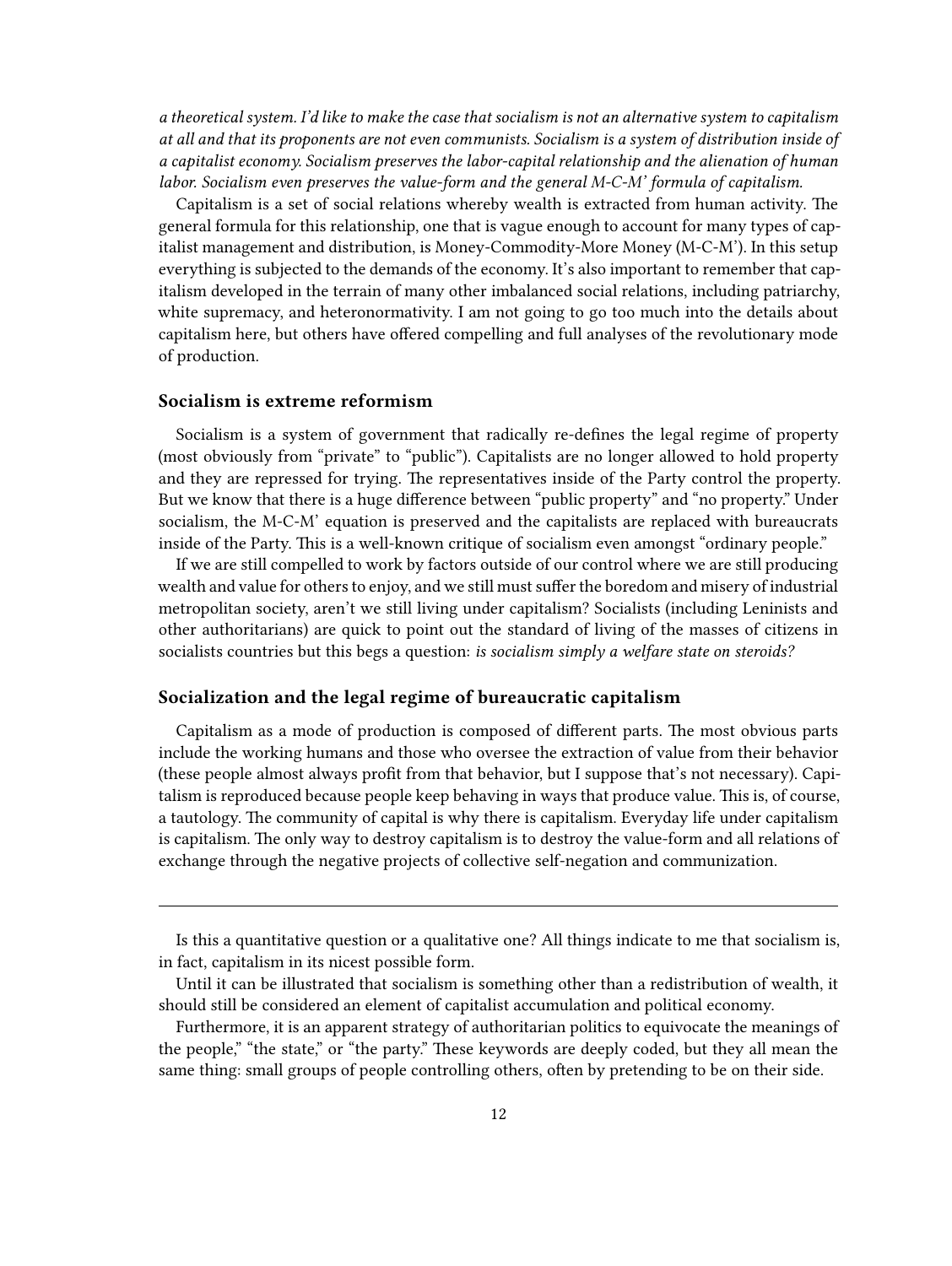*To quote from a particularly popular iconoclast*—

A state, is called the coldest of all cold monsters. Coldly lieth it also; and this lie creepeth from its mouth: "i, the state, am the people.

### <span id="page-12-0"></span>**A few tentative conclusions**

Anarchy and Leninism are distinct. There is an ocean between the tension of anarchy and the positive political program of Marxist-Leninism.

Anarchy is the destruction of all authority, the destabilization of all control, the unruly indulgence of lust and passion, the Dionysian explosion of Life and excess. The anarchist sprints forward infinitely past the tyranny of the "possible" and toward living life to the fullest. The anarchist seeks to develop the material solidarities to provide for one another's emotional, mental, spiritual and physical needs in the present tense, so that we may launch a counter-attack against everything that has made us ashamed of our bodies and our dreams and so that we may encounter worlds we never considered before.

The positive project of Marxism-Leninism seeks to impose a new world of Order. They seek to construct a reality of scientific coherence whereby the current categories of society may fully realize themselves. For the Leninist, life is always elsewhere. Although they speak of communism, they aim to build a new socialist government. The Leninist believes so little in the human capacity to self-organize and in the capacity of individuals to take their lives into their own hands, that they command strict adherence to a Party of technocrats and intellectuals.

In any case, the relative irrelevance and lack of traction amongst young people toward Lenin should be relieving for anarchists. In this context, we shouldn't trap ourselves into identitarian ghettos. *Insurrection is a social event. In the coming years, we may find allies in strange places.* That being said, we should collaborate with other groups on our own terms as distinct autonomous partisans with our own ideas about how struggles should move forward. Our collaboration with Leninists should be contingent and relative to our level of affinity with individuals on a limited scope for specific purposes. We should work with them informally whenever possible for the mutual gain of all. This general strategy, of course, rewards the anarchist spirit more than the Leninist tendency, as Leninists tend to hesitate initiating meaningful radical intervention in the social clash.

Although we should not back down from critiquing authoritarian socialists, we should recognize their relative weakness in the current context. It can be important for anarchists to establish the autonomous space for anarchy by distancing themselves from the Left. While that is important, we shouldn't focus too much energy on defining ourselves in a positive sense — the better to recuperate our efforts! There is an entire social terrain to find accomplices and friendships. We should focus on building those necessary complicities in anticipation of the social clash with domination. Once we have established the necessary distance between anarchist spaces and the Leninist Parties, we should shift to a general strategy of ignoring them completely. when it comes to organization, except for when we may be able to work together.